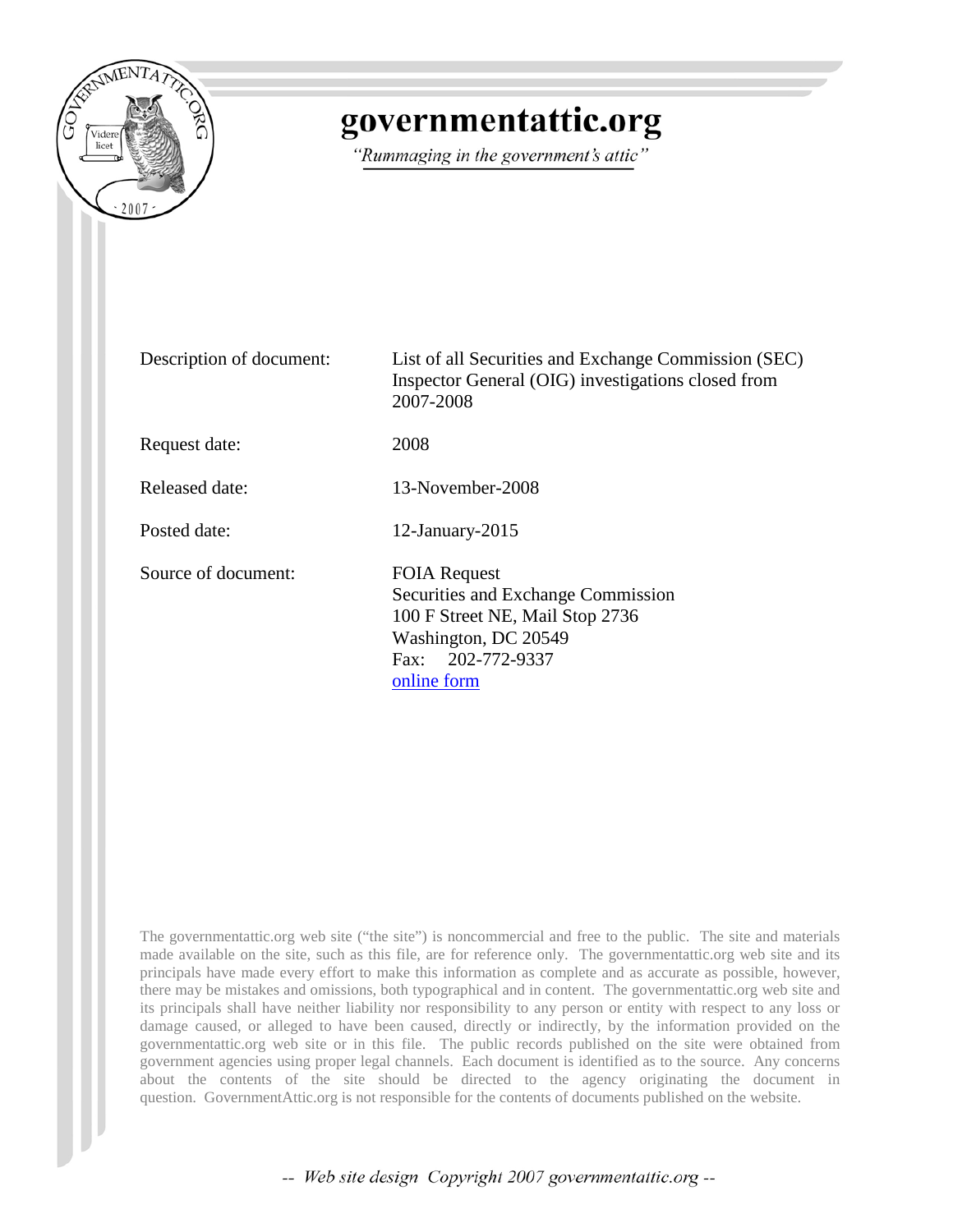

**UNITED STATES SECURITIES AND EXCHANGE COMMISSION STATION PLACE 100 F STREET, NE WASHINGTON, DC 20549** 

**Office of Freedom of Information**  & **Privacy Act Operations** 

Mail Stop 5100

November 13, 2008

Re: Freedom of Information Act (FOIA), 5 U.S.C. § 552 Request No. 09-00553-FOIA

Final reference is made to your request for a list of all OIG investigations closed from October 1, 2006 through October 26, 2008.

After consulting with other Commission staff, we have determined to release the attached list of OIG investigations.

The total cost incurred to process your request is \$56.00. Please send your payment and the enclosed invoice to our Office of Financial Management.

If you have any questions, please contact me by email at sifordm@sec . gov or by telephone at (202) 551-7201.

Sincerely,

Mark P. Siford FOIA/Privacy Act Attorney Advisor

Enclosure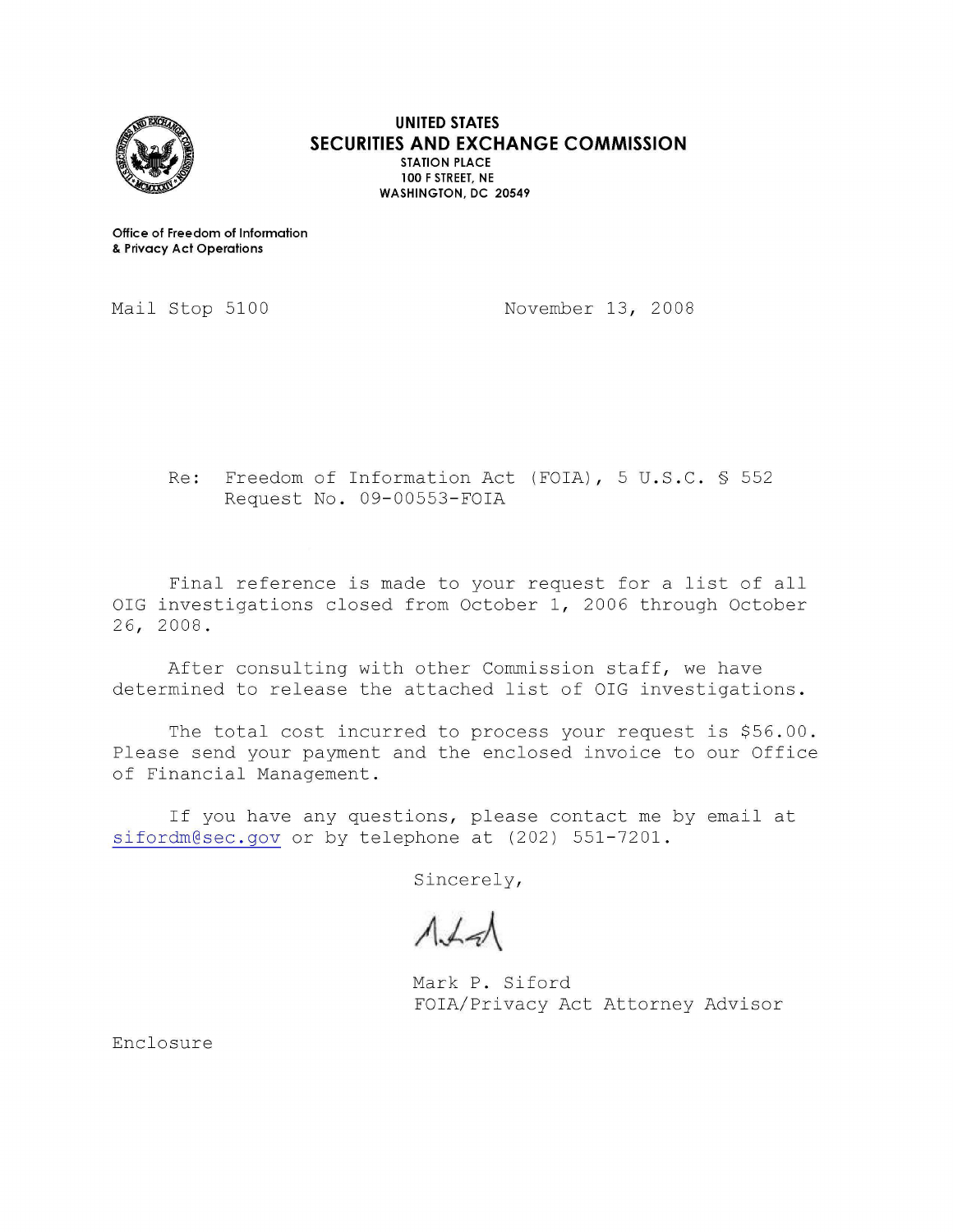$\bullet$ 

|               |            |                     | OFFICE OF THE INSPECTOR GENERAL<br><b>INVESTIGATION TRACKING SYSTEM</b><br><b>LIST OF INVESTIGATIONS</b> |                          |                          |                   |                                               |             |               |                        |
|---------------|------------|---------------------|----------------------------------------------------------------------------------------------------------|--------------------------|--------------------------|-------------------|-----------------------------------------------|-------------|---------------|------------------------|
|               |            | DATE                |                                                                                                          |                          | JUSTICE                  |                   | <b>COMMISSION</b>                             |             |               | <b>DATE</b>            |
| <b>CASE</b>   | -4         | <b>OPENED</b>       | <b>ALLEGATION</b>                                                                                        | STATUS REF               | <b>DECL</b>              | <b>REF</b>        | <b>ACTION</b>                                 | <b>DATE</b> | <b>AMOUNT</b> | <b>CLOSED</b>          |
| loıg-         | 483        |                     | 4/2/2008 FAILURE TO BRING ENFORCEMENT ACTION                                                             | CLOSED NO                |                          | YES.              | NO ACTION                                     | 11/7/2008   |               | 9/30/2008              |
| loıg-         | 431        |                     | 10/6/2005 PREFERENTIAL TREATMENT; IMPROPER TERMINATION                                                   | CLOSED NO                |                          | YES               | NO ACTION                                     | 11/7/2008   |               | 9/30/2008              |
| loıg-         | 431        |                     | 10/6/2005 PREFERENTIAL TREATMENT; IMPROPER TERMINATION                                                   | CLOSED NO                |                          | <b>YES</b>        | NO ACTION                                     | 11/7/2008   |               | 9/30/2008              |
| loıg-         | 431        |                     | 7/6/2006 PREFERENTIAL TREATMENT; IMPROPER TERMINATION                                                    | CLOSED NO                |                          | <b>NO</b>         |                                               |             |               | 9/30/2008              |
| OIG-          | 431        |                     | 10/6/2005 PREFERENTIAL TREATMENT; IMPROPER TERMINATION                                                   | CLOSED NO                |                          | <b>YES</b>        | PENDING                                       |             |               | 9/30/2008              |
| OIG-          | 431        |                     | 10/6/2005 PREFERENTIAL TREATMENT; IMPROPER TERMINATION                                                   | CLOSED NO                |                          | <b>NO</b>         |                                               |             |               | 9/30/2008              |
| OIT           | 431        |                     | 7/6/2006 FALSE STATEMENT                                                                                 | <b>CLOSED YES</b>        | <b>YES</b>               | NO.               |                                               |             |               | 9/30/2008              |
| loю-          | 498        |                     | 8/1/2008 FAILURE TO MAINTAIN ACTIVE BAR STATUS                                                           | <b>CLOSED YES</b>        | YES                      | NO.               | RETIRED                                       | 8/30/2008   |               | 9/11/2008              |
| OIG-          | 479        |                     | 1/8/2008 HARASSMENT                                                                                      | <b>CLOSED YES</b>        | YES.                     | <b>YES</b>        | COUNSELED                                     | 9/29/2008   |               | 8/14/2008              |
| OIG-          | 497        |                     | 7/25/2008 MISUSE OF COMPUTER RESOURCES                                                                   | CLOSED NO                |                          | <b>YES</b>        | PENDING                                       |             |               | 8/12/2008              |
| OIG-          | 480        |                     | 1/16/2008 MISUSE OF POSITION                                                                             | CLOSED NO                |                          | <b>YES</b>        | PENDING                                       |             |               | 8/12/2008              |
| loig-         | 457        |                     | 3/12/2007 MISUSE OF RESOURCES AND POSITION                                                               | CLOSED NO                |                          | <b>YES</b>        | COUNSELED                                     | 8/22/2008   |               | 8/4/2008               |
| OIG-          | 490        |                     | 5/22/2008 ORDER TO FALSIFY INFORMATION                                                                   | CLOSED NO                |                          | <b>NO</b>         |                                               |             |               | 7/30/2008              |
| loıg-         | 464        |                     | 6/14/2007 MISUSE OF OFFICIAL TIME AND RESOURCES                                                          | CLOSED NO                |                          | <b>YES</b>        | 9 DAY SUSPENSION                              | 9/22/2008   |               | 7/24/2008              |
| OIG-          | 476        |                     | 12/21/2007 MISUSE OF POSITION, COMPUTER RESOURCES AND OFFICIAL TIME                                      | CLOSED NO                |                          | <b>YES</b>        | 14 DAY SUSPENSION                             | 9/11/2008   |               | 7/18/2008              |
| OIG-          | 484        |                     | 4/8/2008 MISUSE OF COMPUTER RESOURCES                                                                    | CLOSED NO                |                          | <b>YES</b>        | <b>RESIGNED</b>                               | 8/15/2008   |               | 7/9/2008               |
| OIG-          | 493        |                     | 6/6/2008 FALSIFICATION OF GOVERNMENT RECORDS                                                             | <b>CLOSED YES</b>        | PENDING                  | <b>YES</b>        | <b>TERMINATED</b>                             | 7/31/2008   |               | 6/24/2008              |
| OIG-          | 469        |                     | 8/31/2007 MISUSE OF POSITION                                                                             | <b>CLOSED YES</b>        | <b>YES</b>               | <b>YES</b>        | <b>COUNSELED</b>                              | 6/17/2008   |               | 6/5/2008               |
| OIG-          | 469        |                     | 8/31/2007 CONFLICT OF INTEREST; RECEIPT OF GIFTS                                                         | <b>CLOSED YES</b>        | PENDING                  | <b>YES</b>        | <b>PENDING</b>                                |             |               | 6/5/2008               |
| OIG-          | 472        |                     | 10/12/2007 DISRUPTIVE AND INTIMIDATING BEHAVIOR                                                          | CLOSED YES               | <b>YES</b>               | <b>YES</b>        | REASSIGNMENT/COUNSELED                        | 4/28/2008   |               | 6/2/2008               |
| OIG-          | 468        |                     | 8/31/2007 MISUSE OF COMPUTER RESOURCES                                                                   | <b>CLOSED NO</b>         |                          | <b>YES</b>        | 14 DAY SUSPENSION                             | 7/21/2008   |               | 4/30/2008              |
| OIG-          | 478        |                     | 1/7/2008 FAILURE TO PURSUE CASES; FRAUDULENT CASE CLOSINGS                                               | CLOSED NO                |                          | NO.               |                                               |             |               | 4/18/2008              |
| OIG-          | 447        | 9/1/2006 PERJURY    |                                                                                                          | <b>CLOSED YES</b>        | PENDING                  | YES               | <b>RESIGNED</b>                               | 2/16/2008   |               | 3/31/2008              |
| OIG-          | 465        |                     | 7/26/2007 MISREPRESENTATION                                                                              | <b>CLOSED YES</b>        | YES                      | <b>YES</b>        | 3 DAY SUSPENSION                              | 7/16/2008   |               | 3/27/2008              |
| OIG-          | 456        |                     | 2/1/2007 MISUSE OF PARKING PERMIT                                                                        | <b>CLOSED YES</b>        | <b>YES</b>               | <b>YES</b>        | TERMINATED                                    | 7/16/2008   |               | 3/25/2008              |
| OIG-          | 473        |                     | 11/5/2007 MISUSE OF COMPUTER RESOURCES                                                                   | CLOSED NO                |                          | <b>YES</b>        | 10 DAY SUSPENSION                             | 4/30/2008   |               | 3/25/2008              |
| OIG-          | 467        |                     | 8/31/2007 MISUSE OF COMPUTER RESOURCES                                                                   | CLOSED NO                |                          | NO.               | <b>RESIGNED</b>                               | 3/28/2008   |               | 3/14/2008              |
| OIG-          | 466        |                     | 7/26/2007 TIME AND ATTENDANCE ABUSE                                                                      | CLOSED YES               | YES                      | <b>YES</b>        | RESIGNED PURSUANT TO SETTL 8/20/2008 \$24,116 |             |               | 3/13/2008              |
| OIG-          | 455        |                     | 2/1/2007 MISUSE OF OFFICIAL TIME AND RESOURCES                                                           | CLOSED NO                |                          | NO.               | <b>RESIGNED</b>                               | 11/24/2007  |               | 2/11/2008              |
| OIG-          | 454        |                     | 1/29/2007 PERJURY; UNAUTHORIZED PRACTICE OF LAW                                                          | <b>CLOSED YES</b>        | <b>YES</b>               | İNО               | RESIGNED                                      | 2/9/2007    |               | 2/4/2008               |
| OIG-          | 474        |                     | 11/15/2007 MISUSE OF COMPUTER RESOURCES                                                                  | CLOSED NO                |                          | NO.               | <b>RESIGNED</b>                               | 12/31/2007  |               | 1/31/2008              |
| loıg-         | 462        |                     | 5/23/2007 MISUSE OF COMPUTER RESOURCES                                                                   | CLOSED NO                |                          | <b>YES</b>        | <b>RESIGNED</b>                               | 4/11/2008   |               | 1/23/2008              |
| OIG-          | 463        |                     | 6/4/2007 MISUSE OF OFFICIAL TIME AND RESOURCES                                                           | CLOSED NO                |                          | <b>YES</b>        | 14 DAY SUSPENSION                             | 4/28/2008   |               | 12/26/2007             |
| OIG-          | 475        | 11/20/2007 ASSAULT  |                                                                                                          | CLOSED NO                |                          | NO.               |                                               |             |               | 12/16/2007             |
| OIG-          | 458        | 3/12/2007 T&A ABUSE |                                                                                                          | CLOSED NO                |                          | NO                |                                               |             |               | 10/30/2007             |
| OIG-          | 461        |                     | 5/23/2007 MISUSE OF COMPUTER RESOURCES                                                                   | <b>CLOSED YES</b>        | <b>YES</b><br><b>YES</b> | NO.<br><b>NO</b>  | <b>RESIGNED</b>                               | 9/17/2007   |               | 10/1/2007<br>8/30/2007 |
| OIG-          | 460        |                     | 5/23/2007 CONFLICT OF INTEREST                                                                           | CLOSED YES               |                          |                   |                                               |             |               |                        |
| OIG-          | 459        |                     | 5/7/2007 MISUSE OF COMPUTER RESOURCES AND OFFICIAL TIME                                                  | <b>CLOSED YES</b>        | YES                      | ino               | <b>RESIGNED</b>                               | 8/8/2007    |               | 8/10/2007<br>8/9/2007  |
| OIG-<br>lOIG- | 449<br>451 |                     | 9/12/2006 FALSE STATEMENTS<br>9/12/2006 INVESTIGATIVE MISCONDUCT                                         | CLOSED NO<br>CLOSED NO   |                          | <b>YES</b><br>NO. | NO ACTION                                     |             |               | 8/3/2007               |
|               |            |                     |                                                                                                          | CLOSED NO                |                          | INO.              |                                               |             |               | 8/3/2007               |
| lOIG-         | 450        |                     | 9/12/2006 IMPROPER REMARKS                                                                               |                          |                          |                   |                                               |             |               | 8/3/2007               |
| OIG-          | 450        | 9/12/2006 PERJURY   |                                                                                                          | CLOSED NO                |                          | NO.               |                                               |             |               | 5/29/2007              |
| lOIG-         | 452        |                     | 10/5/2006 CONFLICT OF INTEREST                                                                           | CLOSED YES<br>CLOSED INO | YES                      | <b>NO</b><br>NO   |                                               |             |               | 5/2/2007               |
| OIG-          | 453        |                     | 1/25/2007 UNAUTHORIZED DISCLOSURE                                                                        |                          |                          | NO.               |                                               |             |               | 2/6/2007               |
| OIG-          | 448        |                     | 9/12/2006 MISREPRESENTATIONS                                                                             | CLOSED NO                |                          |                   |                                               |             |               |                        |

 $\mathbf{1}$ 

 $\bar{\mathbf{v}}$